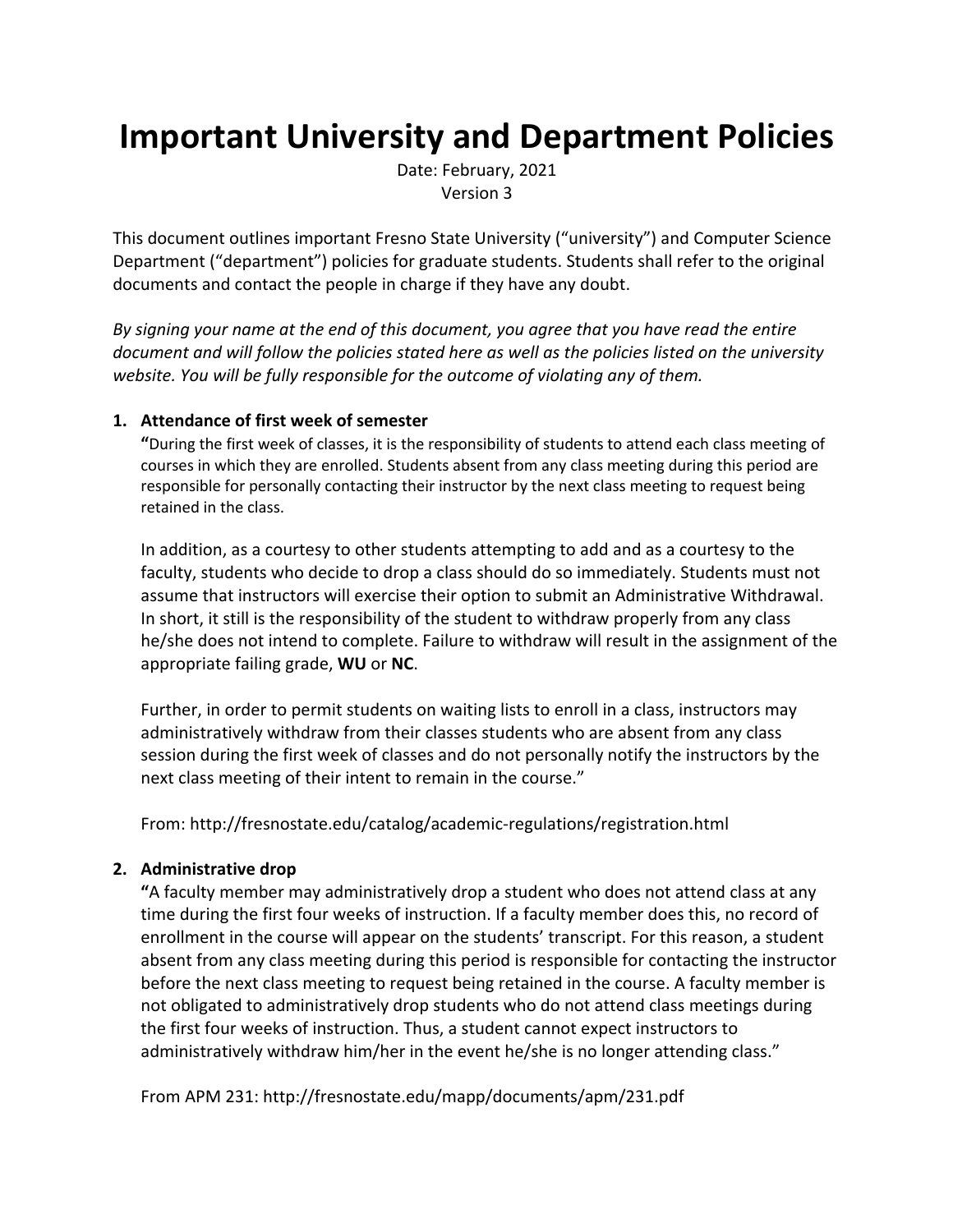## **3. Academic requirements**

## **3.1 Prerequisite GPA**

For students with conditional admission, prerequisite GPA counts all the prerequisites students take at Fresno State. Students shall maintain prerequisite GPA >= 3.0 at all time.

## **3.1.1 10-unit Policy**

"Conditions for achieving classified graduate standing to a graduate program must be fulfilled by the semester in which a maximum of one-third of the units to be used toward the graduate degree (10 units on a 30-unit program) are completed."

From:

http://www.fresnostate.edu/academics/gradstudies/documents/forms/Classified%20Stand ing%20Request%20form.7-16.pdf

# **3.2 Cumulative GPA**

Cumulative GPA counts all the courses students take at Fresno State. Students shall maintain cumulative GPA >= 3.0 at all time. Students who do not maintain the required GPA will be placed on Administrative Academic Probation (AAP). Effective with the Fall 2007 semester, students who are placed on AAP for any two semesters will be disqualified from the university.

## From:

http://www.fresnostate.edu/academics/gradstudies/documents/forms/Readmission%20of %20Disq%20Student%20form.7-16.pdf

# **3.3 Program GPA**

Program GPA counts 30 units that students list on advancement to candidacy form. Students shall maintain program GPA >= 3.0 by graduation.

From: http://www.fresnostate.edu/academics/gradstudies/forms/atc.html

# **4. Three Key Stages toward Completion of a Master Degree**

# **4.1. From postbaccalaureate standing to classified graduate standing**

Students who obtain conditional admission shall maintain *prerequisite GPA* >= 3.0 (the GPA of all the assigned prerequisites) as well as *postbaccalaureate cumulative GPA* >= 3.0. To attain classified standing from conditionally classified standing, a student must have a minimum GPA 3.0 in all coursework taken toward the M.S. in Computer Science. Students who don't maintain prerequisite GPA requirements may have to repeat prerequisites or assign additional prerequisites until prerequisite requirement is met before classification. Additionally, students shall not violate 10-unit policy at this stage.

From:

http://www.fresnostate.edu/academics/gradstudies/documents/forms/Classified%20St anding%20Request%20form.7-16.pdf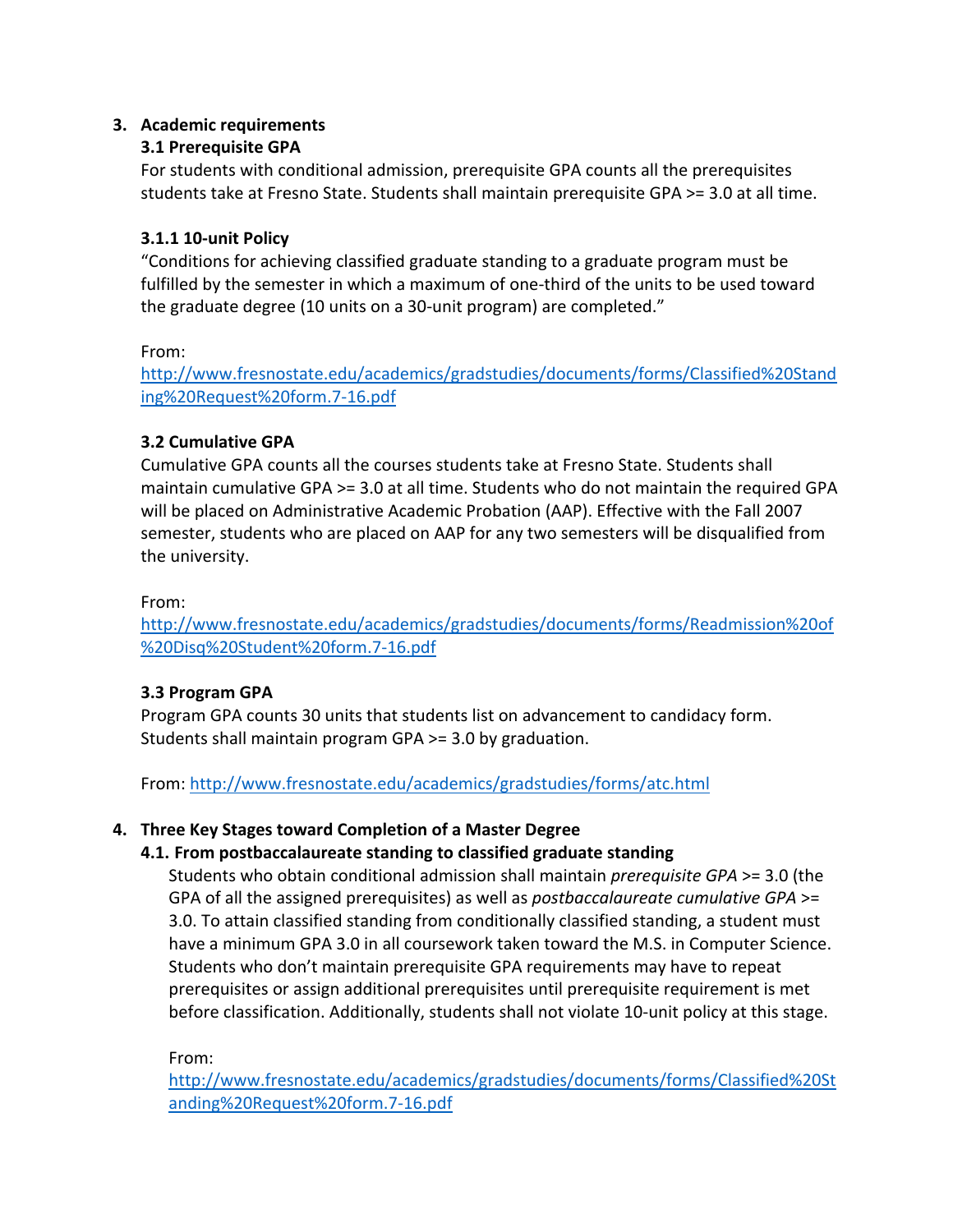### **4.2. From classified standing to advancement to candidacy**

Classified students who complete 9+ units toward proposed degree/program and *cumulative GPA* >= 3.0 are eligible to apply for advancement to candidacy. Please note that students shall apply advancement to candidacy a semester before taking culminating experience.

From: http://www.fresnostate.edu/academics/gradstudies/forms/atc.html

### **4.3. Culminating Experience**

Candidate students choose between CSCI 297 (Graduate synthesis along with comprehensive exam), 298 (Master project), or 299 (Master thesis). In order to graduate, students shall first apply for graduation at the beginning of the semester they enroll in their culminating experience and earn a B or better grade. Student shall also maintain *program GPA* >= 3.0.

### **4.3.1 Expectation of Culminating Experience**

a. Students opting for CSci 297 Graduate Synthesis shall choose 2 elective graduate courses in different areas along with 3 required courses. To be eligible to take the comprehensive exam at the end of semester, students shall meet the minimum attendance requirements determined by the department. To pass CSCi 297 along with comprehensive exam, students shall obtain an average of B or higher in all courses and have at most one C. If students do not meet the above requirements, they will have to retake CSci 297 via Graduation Continuation. Details can be found at:

http://fresnostate.edu/csm/csci/degrees/grad/index.html

b. Students opting for CSci 298 Master Project or CSci 299 Master Thesis shall work closely with their supervisors. Proposals for CSci 298/299 projects shall be prepared a semester before enrolling in CSci 298/299. The Graduate Committee will review proposals and only accept highly competitive ones. After completing CSci 298/299, students shall present and demo their results to faculty and students. CSCi 298/299 will be evaluated in three aspects: technical writing, oral presentation, and programming using department's rubrics. Students shall meet the minimum requirements determined by the department. Assessment information can be found at:

http://fresnostate.edu/academics/oie/assessment/soap/csmsoaps.html

## **5. CPT and internship**

To apply for CPT or an internship on/off campus, students shall maintain cumulative GPA >= 3.25. In their CPT application, students shall provide the company's information, an offer letter that includes the job description, number of hours, duration of CPT, among other information. Please note that CPT work must be an integral part of an established curriculum. Students shall enroll a 2-unit of CSCI 194 *every* semester during CPT period. For more information, please contact ISSP.